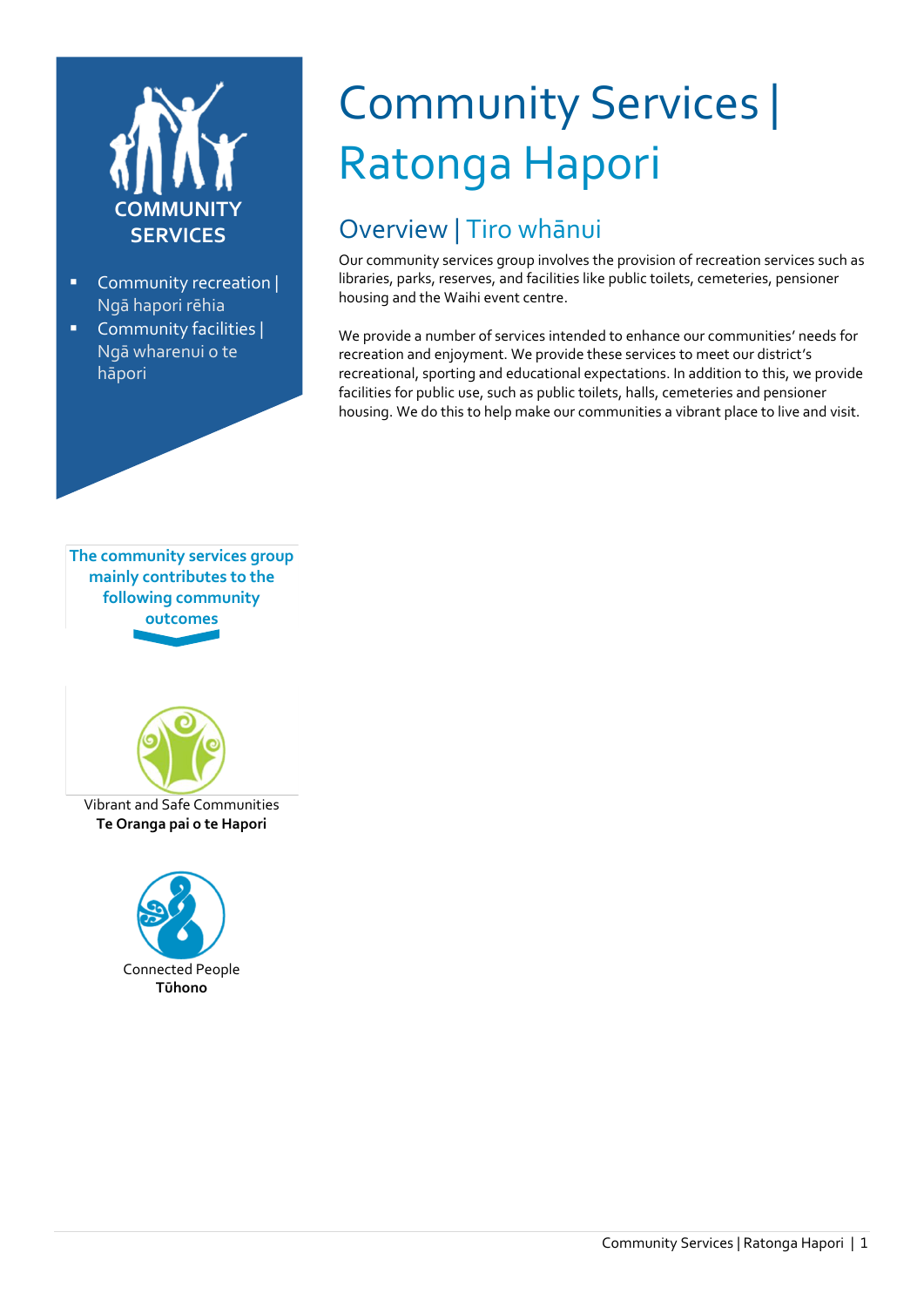### Community services cost of service | He aha te utu?

|                                       | 2020/21<br>Annual<br>plan | Forecast<br>2021/22<br>\$000 | Forecast<br>2022/23<br>\$000 | Forecast<br>2023/24<br>\$000 | Forecast<br>2024/25<br>\$000 | Forecast<br>2025/26<br>\$000 | Forecast<br>2026/27<br>\$000 | Forecast<br>2027/28<br>\$000 | Forecast<br>2028/29<br>\$000 | Forecast<br>2029/30<br>\$000 | Forecast<br>2030/31<br>\$000 |
|---------------------------------------|---------------------------|------------------------------|------------------------------|------------------------------|------------------------------|------------------------------|------------------------------|------------------------------|------------------------------|------------------------------|------------------------------|
| <b>EXPENDITURE</b><br>Recreation      | 4,609                     | 5,677                        | 5,663                        | 5,936                        | 5,930                        | 6,125                        | 6,203                        | 6,495                        | 6,525                        | 6,810                        | 6,809                        |
| <b>Community Facilities</b>           | 2,012                     | 2,119                        | 2,151                        | 2,306                        | 2,314                        | 2,323                        | 2,411                        | 2,369                        | 2,385                        | 2,513                        | 2,483                        |
|                                       | 6,621                     | 7,796                        | 7,814                        | 8,242                        | 8,244                        | 8,448                        | 8,614                        | 8,864                        | 8,910                        | 9,323                        | 9,292                        |
|                                       |                           |                              |                              |                              |                              |                              |                              |                              |                              |                              |                              |
| <b>REVENUE</b>                        |                           |                              |                              |                              |                              |                              |                              |                              |                              |                              |                              |
| Fees, Charges and Other<br>Income     | 688                       | 927                          | 938                          | 949                          | 966                          | 982                          | 996                          | 1,008                        | 1,020                        | 1,037                        | 1,053                        |
| <b>External Subsidies</b>             | 5                         | 5                            | 5                            | 5                            | 6                            | 6                            | 6                            | 6                            | 6                            | 6                            | 7                            |
| <b>Targeted Rates</b>                 | 2,816                     | 3,209                        | 3,383                        | 3,501                        | 3,552                        | 3,671                        | 3,503                        | 3,625                        | 3,694                        | 3,748                        | 3,817                        |
| <b>General Rates</b>                  | 3,195                     | 3,999                        | 4,046                        | 4,190                        | 4,567                        | 4,764                        | 4,929                        | 5,147                        | 5,322                        | 5,576                        | 5,753                        |
|                                       | 6,704                     | 8,140                        | 8,372                        | 8,645                        | 9,091                        | 9,423                        | 9,434                        | 9,786                        | 10,042                       | 10,367                       | 10,630                       |
| <b>OPERATING</b><br>SURPLUS/(DEFICIT) | 83                        | 344                          | 558                          | 403                          | 847                          | 975                          | 820                          | 922                          | 1,132                        | 1,044                        | 1,338                        |

## Hauraki District Council: Funding impact statement for 2021-31 for Community Services | Te tauākī pūtea mo 2021-31

|                                                                           | 2020/21<br>Annual<br>plan | Forecast<br>2021/22<br>\$000 | Forecast<br>2022/23<br>\$000 | Forecast<br>2023/24<br>\$000 | Forecast<br>2024/25<br>\$000 | Forecast<br>2025/26<br>\$000 | Forecast<br>2026/27<br>\$000 | Forecast<br>2027/28<br>\$000 | Forecast<br>2028/29<br>\$000 | Forecast<br>2029/30<br>\$000 | Forecast<br>2030/31<br>\$000 |
|---------------------------------------------------------------------------|---------------------------|------------------------------|------------------------------|------------------------------|------------------------------|------------------------------|------------------------------|------------------------------|------------------------------|------------------------------|------------------------------|
| <b>SOURCES OF</b><br><b>OPERATING</b><br><b>FUNDING</b><br>General rates, |                           |                              |                              |                              |                              |                              |                              |                              |                              |                              |                              |
| uniform annual<br>general charges,<br>rates penalties                     | 3,195                     | 3,999                        | 4,046                        | 4,190                        | 4,567                        | 4,764                        | 4,929                        | 5,147                        | 5,322                        | 5,576                        | 5,753                        |
| Targeted rates<br>Subsidies and grants                                    | 2,816                     | 3,209                        | 3,383                        | 3,501                        | 3,552                        | 3,671                        | 3,503                        | 3,625                        | 3,694                        | 3,748                        | 3,817                        |
| for operating<br>purposes                                                 | 5                         | 5                            | 5                            | 5                            | 6                            | 6                            | 6                            | 6                            | 6                            | 6                            | $\overline{7}$               |
| Fees and charges                                                          | 688                       | 809                          | 831                          | 852                          | 872                          | 894                          | 915                          | 938                          | 963                          | 988                          | 1,011                        |
| Internal charges and<br>overheads recovered<br>Interest and               | $\mathbf 0$               | 0                            | $\mathbf 0$                  | 0                            | $\mathbf 0$                  | $\mathbf 0$                  | $\mathsf 0$                  | 0                            | 0                            | $\mathbf 0$                  | $\mathbf 0$                  |
| dividends from<br>investments<br>Local Authorities                        | $\mathbf 0$               | 0                            | 0                            | 0                            | 0                            | 0                            | 0                            | 0                            | 0                            | 0                            | 0                            |
| fuel tax, fines,<br>infringement fees,<br>and other receipts              | $\mathbf 0$               | 0                            | 0                            | 0                            | 0                            | $\mathbf 0$                  | $\mathsf 0$                  | 0                            | 0                            | 0                            | $\mathbf 0$                  |
| <b>Total Operating</b><br>Funding (A)                                     | 6,704                     | 8,022                        | 8,265                        | 8,548                        | 8,997                        | 9,335                        | 9,353                        | 9,716                        | 9,985                        | 10,318                       | 10,588                       |
| <b>APPLICATIONS OF</b><br><b>OPERATING</b><br><b>FUNDING</b>              |                           |                              |                              |                              |                              |                              |                              |                              |                              |                              |                              |
| Payments to staff<br>and suppliers                                        | 3,647                     | 4,430                        | 4,346                        | 4,555                        | 4,529                        | 4,694                        | 4,689                        | 4,915                        | 4,937                        | 5,164                        | 5,120                        |
| <b>Finance Costs</b>                                                      | 317                       | 272                          | 285                          | 345                          | 328                          | 304                          | 278                          | 253                          | 224                          | 197                          | 164                          |
| Internal charges and<br>overheads applied                                 | 1,456                     | 1,571                        | 1,610                        | 1,643                        | 1,668                        | 1,703                        | 1,745                        | 1,778                        | 1,821                        | 1,871                        | 1,908                        |
| Other operating<br>funding applications                                   | 0                         | 0                            | 0                            | 0                            | 0                            | 0                            | 0                            | 0                            | 0                            | 0                            | 0                            |
| <b>Total Applications</b><br>of Operating<br>Funding (B)                  | 5,420                     | 6,273                        | 6,241                        | 6,543                        | 6,525                        | 6,701                        | 6,712                        | 6,946                        | 6,982                        | 7,232                        | 7,192                        |
| <b>SURPLUS</b><br>(DEFICIT) OF                                            | 1,284                     | 1,749                        | 2,024                        | 2,005                        | 2,472                        | 2,634                        | 2,641                        | 2,770                        | 3,003                        | 3,086                        | 3,396                        |
|                                                                           |                           |                              |                              |                              |                              |                              |                              |                              |                              |                              |                              |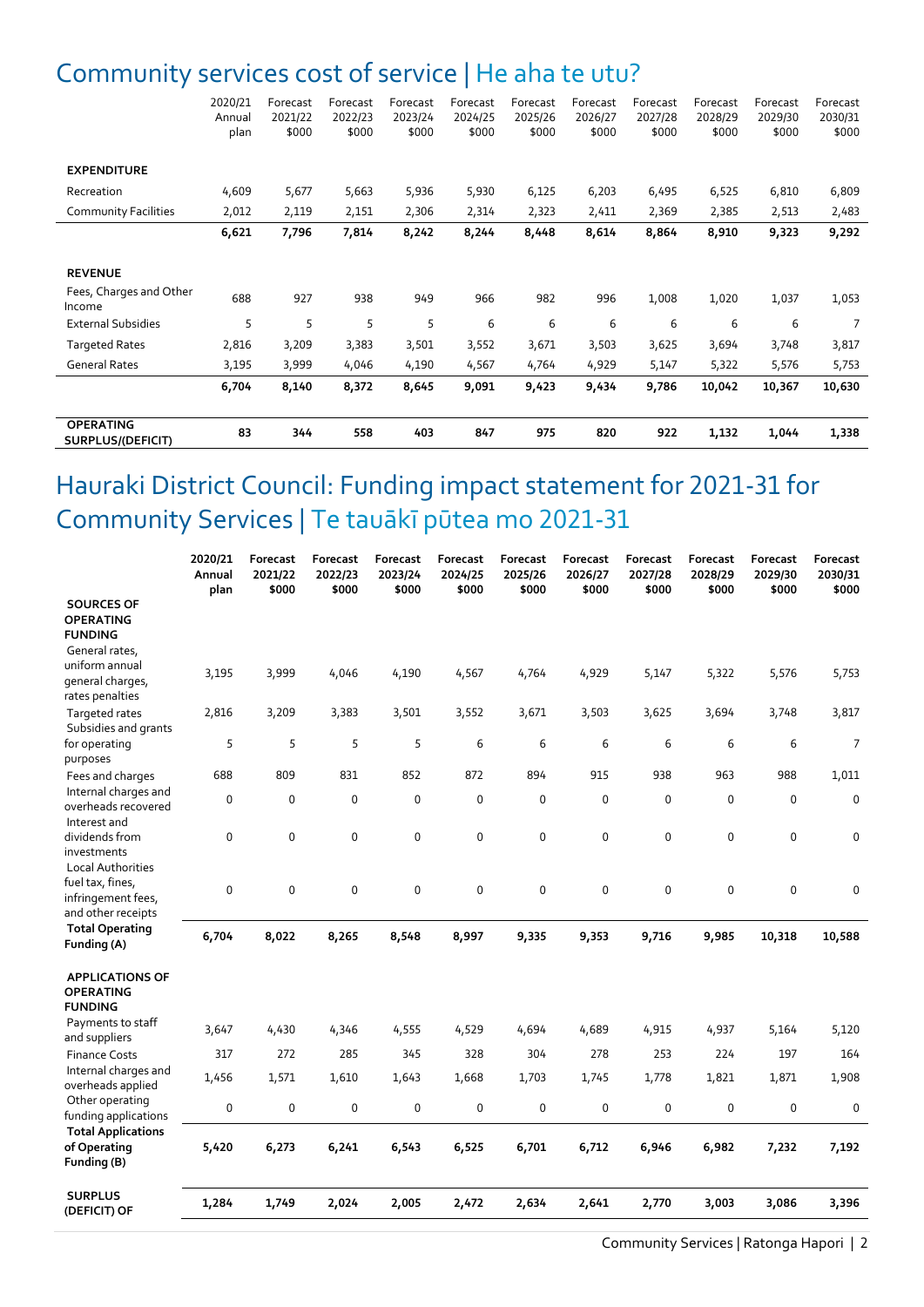|                                                                              | 2020/21<br>Annual<br>plan | Forecast<br>2021/22<br>\$000 | Forecast<br>2022/23<br>\$000 | Forecast<br>2023/24<br>\$000 | Forecast<br>2024/25<br>\$000 | Forecast<br>2025/26<br>\$000 | Forecast<br>2026/27<br>\$000 | Forecast<br>2027/28<br>\$000 | Forecast<br>2028/29<br>\$000 | Forecast<br>2029/30<br>\$000 | Forecast<br>2030/31<br>\$000 |
|------------------------------------------------------------------------------|---------------------------|------------------------------|------------------------------|------------------------------|------------------------------|------------------------------|------------------------------|------------------------------|------------------------------|------------------------------|------------------------------|
| <b>OPERATING</b><br><b>FUNDING (A - B)</b>                                   |                           |                              |                              |                              |                              |                              |                              |                              |                              |                              |                              |
| <b>SOURCES OF</b><br><b>CAPITAL FUNDING</b><br>Subsidies and grants          |                           |                              |                              |                              |                              |                              |                              |                              |                              |                              |                              |
| for capital<br>expenditure<br>Development and                                | 0                         | 0                            | 0                            | 0                            | 0                            | $\mathbf 0$                  | $\pmb{0}$                    | 0                            | 0                            | 0                            | 0                            |
| financial<br>contributions                                                   | 0                         | 118                          | 107                          | 97                           | 94                           | 88                           | 81                           | 70                           | 57                           | 49                           | 42                           |
| Increase (decrease)<br>in debt                                               | (36)                      | 672                          | (733)                        | (891)                        | (904)                        | (972)                        | (1, 355)                     | (1,461)                      | (1,464)                      | (1,610)                      | (1,730)                      |
| Gross proceeds from<br>sale of assets<br>Lump sum                            | 0                         | 0                            | 0                            | 0                            | 0                            | $\mathbf 0$                  | $\pmb{0}$                    | 0                            | 0                            | $\mathbf 0$                  | 0                            |
| contributions<br>Other dedicated                                             | 0<br>0                    | 0<br>0                       | 0<br>0                       | 0<br>0                       | 0<br>0                       | $\mathbf 0$<br>$\pmb{0}$     | 0<br>0                       | 0<br>0                       | 0<br>0                       | $\mathbf 0$<br>0             | 0<br>0                       |
| capital funding<br><b>Total Sources of</b><br>Capital Funding (C)            | (36)                      | 790                          | (626)                        | (794)                        | (810)                        | (884)                        | (1, 274)                     | (1, 391)                     | (1, 407)                     | (1, 561)                     | (1,688)                      |
| <b>APPLICATIONS OF</b><br><b>CAPITAL FUNDING</b>                             |                           |                              |                              |                              |                              |                              |                              |                              |                              |                              |                              |
| Capital Expenditure<br>- to meet additional<br>demand                        | 0                         | 0                            | 0                            | 0                            | $\mathbf 0$                  | $\mathbf 0$                  | 0                            | 0                            | 0                            | $\mathbf 0$                  | 0                            |
| - to improve the<br>level of service                                         | 319                       | 1,671                        | 264                          | 181                          | 199                          | 208                          | 74                           | 83                           | 36                           | 22                           | 0                            |
| - to replace existing<br>assets                                              | 298                       | 524                          | 577                          | 626                          | 616                          | 568                          | 472                          | 374                          | 429                          | 459                          | 370                          |
| Increase (decrease)<br>in reserves<br>Increase (decrease)                    | 631                       | 346                          | 556                          | 404                          | 848                          | 975                          | 821                          | 924                          | 1,133                        | 1,044                        | 1,337                        |
| of investments<br><b>Total Applications</b>                                  | 0                         | 0                            | 0                            | 0                            | 0                            | $\pmb{0}$                    | 0                            | 0                            | 0                            | $\pmb{0}$                    | 0                            |
| of Capital Funding<br>(D)                                                    | 1,248                     | 2,541                        | 1,397                        | 1,211                        | 1,663                        | 1,751                        | 1,367                        | 1,381                        | 1,598                        | 1,525                        | 1,707                        |
| <b>SURPLUS</b><br>(DEFICIT) OF<br><b>CAPITAL FUNDING</b><br>$(C - D)$        | (1, 284)                  | (1,751)                      | (2,023)                      | (2,005)                      | (2, 473)                     | (2, 635)                     | (2, 641)                     | (2,772)                      | (3,005)                      | (3,086)                      | (3, 395)                     |
| <b>FUNDING</b><br>BALANCE ((A - B) +<br>$(C - D))$                           | 0                         | $\overline{2}$               | (1)                          | 0                            | $\mathbf{1}$                 | $\mathbf{1}$                 | $\bf{0}$                     | $\overline{2}$               | $\overline{2}$               | 0                            | (1)                          |
| Reconciliation of Comprehensive Income Statement to Funding Impact Statement |                           |                              |                              |                              |                              |                              |                              |                              |                              |                              |                              |
| <b>OPERATING</b><br>SURPLUS/(DEFICIT)                                        | 83                        | 344                          | 558                          | 403                          | 847                          | 975                          | 820                          | 922                          | 1,132                        | 1,044                        | 1,338                        |
| Depreciation/Assets<br>written off<br>Subsidies and grants                   | 1,202                     | 1,523                        | 1,574                        | 1,698                        | 1,719                        | 1,747                        | 1,901                        | 1,918                        | 1,929                        | 2,091                        | 2,100                        |

The funding impact statement is required under the Local Government Act 2002 Schedule 10 and conforms to clause 7 of the Local Government (Financial Reporting and Prudence) Regulations 2014. It covers the 10-year period from 2021/22 to 2030/31 and outlines the Council's sources of funding and its plan to apply them. Generally accepted accounting practice does not apply to the preparation of the funding impact statements as stated in section 111(2) of the Local Government Act 2002. The key divergences from generally accepted accounting practice are the non-inclusion of depreciation and the inclusion of internal charges.

Less Doubtful Debts 0 0 0 0 0 0 0 0 0 0 0

vested visited visited to a company of the company of the company of the company of the company of the company<br>Income Gains and Losses 0 0 0 0 0 0 0 0 0 0 0

0 0 0 0 0 0 0 0 0 0 0

0 (118) (107) (97) (94) (88) (81) (70) (57) (49) (42)

**1,285 1,749 2,025 2,004 2,472 2,634 2,640 2,770 3,004 3,086 3,396**

for capital expenditure

financial contributions

Vested Asset<br>Income

**SURPLUS (DEFICIT) OF OPERATING FUNDING (A - B)** 

Development and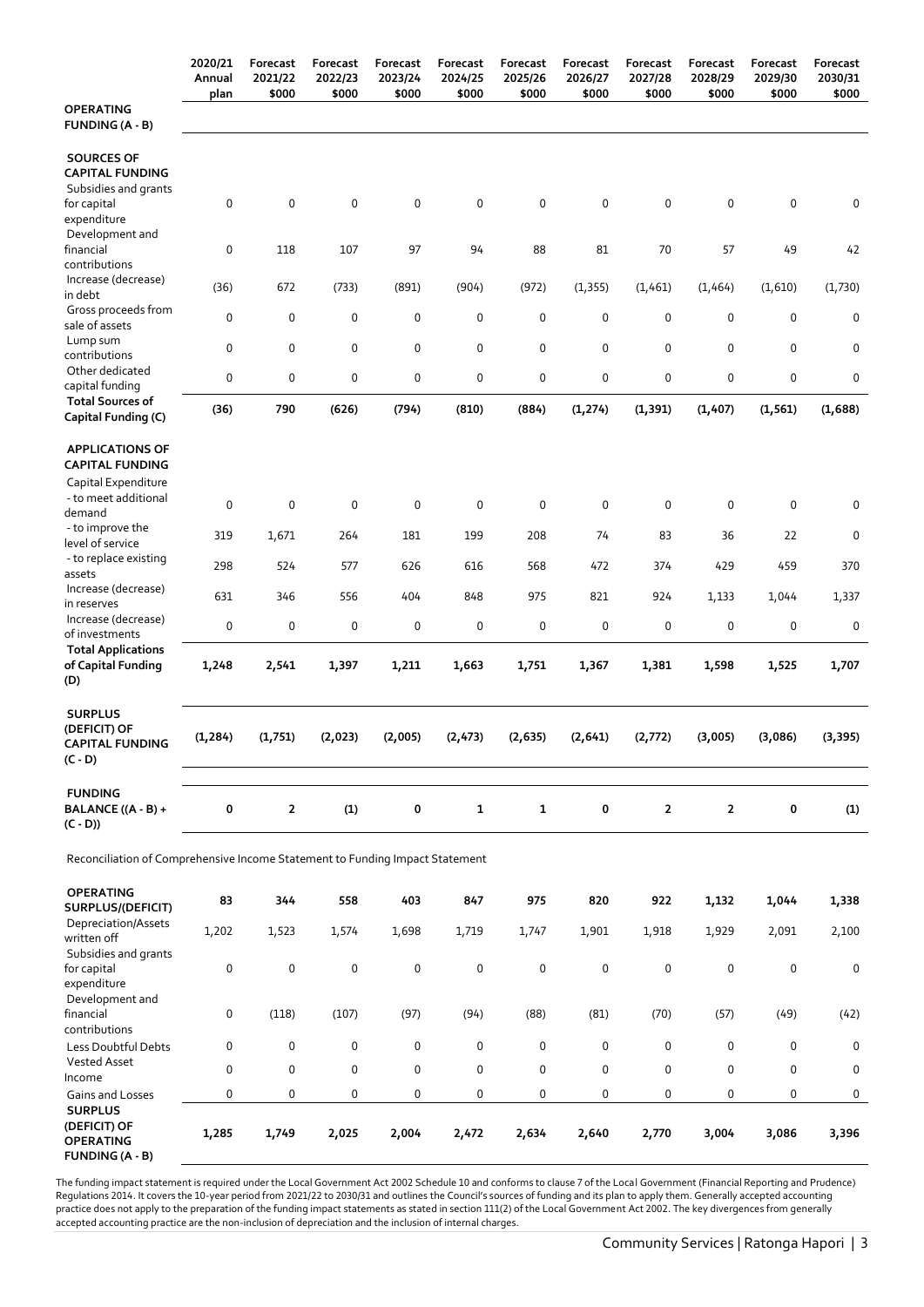# **COMMUNITY RECREATION**

- Libraries | Ngā Whare Pukapuka
- Swimming pools | Ngā hōpua
- Waihi events centre | Te Whare tapere o Waihī
- **Sports fields and** reserves | Nga wāhi hakinakina me ngā whenua tāpui
- A district sports coordinator | Whakarite ngā hakinakina

## Community recreation | Ngā hapori rēhia

## Overview | Tiro whānui

Our community recreation services include:

- providing public libraries in Ngatea, Paeroa and Waihi which lend a variety of resources, deliver education programmes and provide free internet access,
- support of community-operated libraries at Kaiaua, Turua and Whiritoa,
- operating three community pools in Ngatea, Paeroa and Waihi,
- providing sports fields in Paeroa, Ngatea, Waihi and Whiritoa,
- maintaining a number of recreation reserves, including playgrounds, furniture, walkways and other amenities, travellers reserves, passive reserves and cycleways,
- two jetties/boat ramps on the Waihou River available for community use,
- providing Waihi events centre facility for indoor sporting and some nonrecreational use,
- provision of sports co-ordination services to foster residents' participation in sports, recreation and leisure.

## Our plans for community recreation | A mātau mahere mo ngā hapori rēhia

We've summarised the plans for each area under the relevant heading below.

## $\mathcal{L}$  We need to talk | Me kōrero ngātahi tātou

We're asking for feedback on a scenic route option for the Hauraki Rail Trail in Waihi. The existing trail follows the road into Waihi CBD from the railway station. We're considering whether we develop a second route into Waihi, as we think it will link nicely to the rest of the Hauraki Rail Trail along the Ōhinemuri River and provide visitors with a more picturesque ride into Waihi. In the future, this scenic

route could link to the Waihi to Waihi Beach trail, if the Western Bay of Plenty District Council chooses to progress the trail to Waihi Beach. We've allowed for \$1.47 million in our budget to do this project in 2021/22, and it would be paid for by the Waihi Ward ratepayers. Check out our consultation document *Alice in Our Place* for further information on how to have your say.

#### Changes to levels of service

We have amended our measurement of library members to 'active' members. We intend to measure active members as someone who has had an item issued in the last two years. While we acknowledge that book issues do not capture all activity a member might have, we do not have the technology in place to reliably measure other areas, e.g. free Wi-Fi usage.

We have amended our measurement of Library-led community based learning programmes to also include 'one off events'. This is because, due to resourcing, we are more likely to be able to offer one off events than programmes.

#### Libraries | Ngā Whare Pukapuka

We'll be constructing a new Ngatea Library in the first three years of this plan. We asked for feedback on this project through our 2018-28 long term planning process, and following more community feedback we are preparing for construction on the existing site. When the new library is built, we will review our opening hours for Ngatea.

We aim to increase visibility of our libraries and the services we provide in the next three years. We'll also be considering incentives to increase usage, which could include things like providing more value for the same fee e.g. bundle items, or extending the loan period.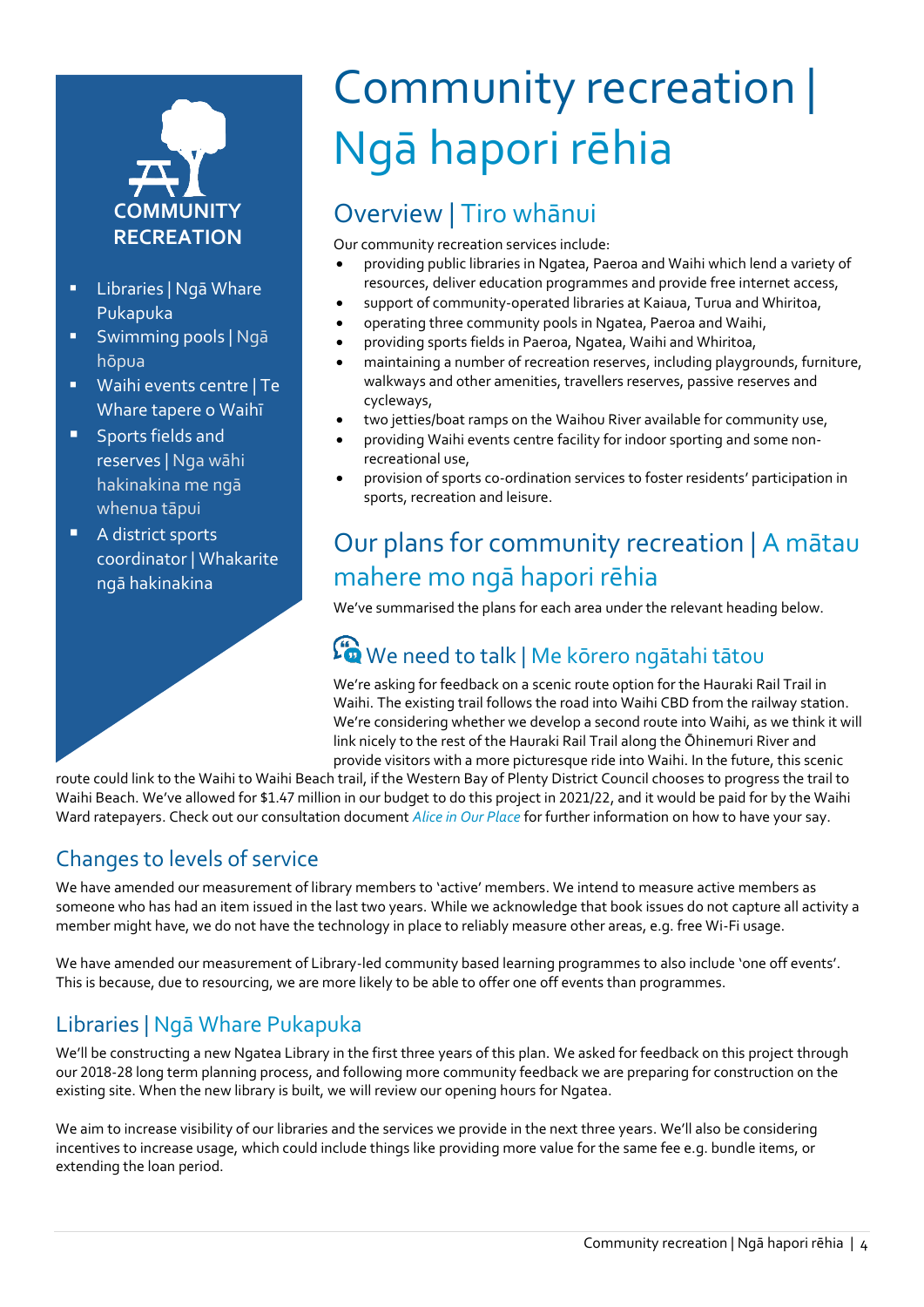| <b>Planned projects - Libraries</b>                           | <b>Description</b>                                                                                                                       | When    | How much                       |
|---------------------------------------------------------------|------------------------------------------------------------------------------------------------------------------------------------------|---------|--------------------------------|
| <b>District Libraries - Radio Frequency</b><br>Identification | The remaining work associated with<br>the installation of the Radio<br>Frequency Identification (RFID)<br>system in our three libraries. | 2021/22 | \$22,000 (level of service)    |
| New books at our libraries                                    | Ongoing annual budget for the<br>purchase of books at the libraries.                                                                     | 2021-31 | \$1.6 million total (renewals) |
| New Ngatea library operating                                  | Increase to allow for staffing and a<br>potential extension to opening<br>hours at the new Ngatea library.                               | 2022/23 | \$70,000 (operating)           |

#### Swimming pools | Ngā hōpua

As well as the projects in the table below, over this plan we will be considering options for providing funding for transport to enable people to travel to sub-regional facilities, e.g. to Thames to swim when our pools are closed.

| <b>Planned projects - Pools</b>          | <b>Description</b>                                                                                                                                                                 | When                | <b>How much</b>              |
|------------------------------------------|------------------------------------------------------------------------------------------------------------------------------------------------------------------------------------|---------------------|------------------------------|
| Learn to swim programme study            | Investigate possibility of introducing<br>a swimming learning programme.                                                                                                           | 2021/22             | \$20,000 (operating)         |
| Waihi pool feasibility study             | A feasibility study to be completed<br>on the Waihi Pool due to its age and<br>condition, to provide a basis for<br>future direction.                                              | 2021/22             | \$30,000 (operating)         |
| Ramp access for Ngatea pool              | There has been a request from users<br>to place an access ramp in the<br>Ngatea pool that is similar to the<br>Paeroa pool. This enables safe<br>access to the pool for all users. | 2022/23             | \$154,000 (level of service) |
| <b>Painting of pools</b>                 | Painting of Paeroa Pool                                                                                                                                                            | 2021/22             | \$75,000 (operating)         |
|                                          | Painting of Waihi Pool.                                                                                                                                                            | 2023/24             | \$75,000 (operating)         |
|                                          | Painting of Ngatea Pool.                                                                                                                                                           | 2025/26             | \$75,000 (operating)         |
| Renewals at all three community<br>pools | Replacing a number of items at the<br>three pools at the end of their useful<br>lives:<br>Water pumps<br>Pool covers<br>Lane ropes                                                 | 2022/23-<br>2024/25 | \$174,000 total (renewals)   |
| Pool heat pumps                          | Replacement of the heat pumps at<br>each of our pools.                                                                                                                             | 2023/24-<br>2025/26 | \$226,000 total (renewals)   |
| Replacement pool toys                    | Replacement of the pool toys at<br>each of our pools.                                                                                                                              | 2025/26-<br>2027/28 | \$51,000 total (renewals)    |
| <b>Various renewals</b>                  | Miscellaneous renewals at all three<br>pools in the District.                                                                                                                      | 2021-31             | \$103,000 total (renewals)   |

#### Waihi Event Centre | Te whare tapere o Waihī

The below tables provides a summary of our key renewals for this activity. Other than below, it's business as usual for the Event Centre.

| <b>Planned projects - Event centre</b> | <b>Description</b>                                            | When    | How much                  |
|----------------------------------------|---------------------------------------------------------------|---------|---------------------------|
| Waihi Event Centre renewals            | Security lighting, ventilation fans<br>and hot water cylinder | 2025/26 | \$58,000 total (renewals) |
|                                        | New ceiling fan                                               | 2028/29 | \$83,000 (renewals)       |
|                                        | New roof                                                      | 2029/30 | \$110,000 (renewals)      |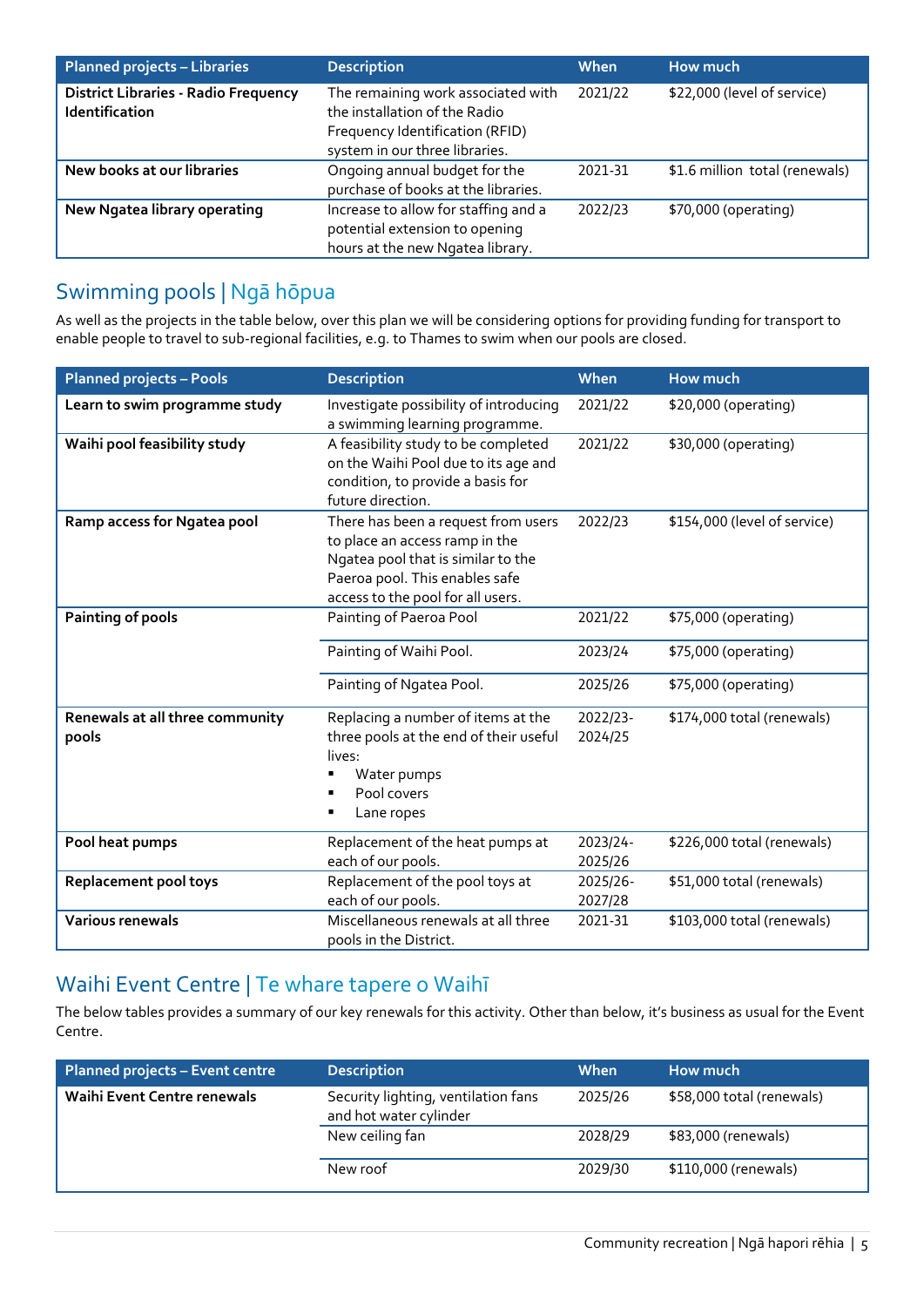#### Sports fields and reserves | Nga wāhi hakinakina me ngā whenua tāpui

During the plan we intend on completing an assessment of the Paeroa Domain to look at the layout of the lights and conflict of use (e.g. different types of sports affecting the grounds differently.

We're looking into funding for the development of a sports hub in Ngatea (amount not yet known). We will have assistance from Sport New Zealand to assist with developing a governance structure for a potential hub. This is expected to reduce the Council's funding in the long term as the entity will be expected to become self-funding.

| Planned projects - Sports fields and<br>reserves                                                                | <b>Description</b>                                                                                                                                                                                                                                                                                                           | When                | How much                                                            |
|-----------------------------------------------------------------------------------------------------------------|------------------------------------------------------------------------------------------------------------------------------------------------------------------------------------------------------------------------------------------------------------------------------------------------------------------------------|---------------------|---------------------------------------------------------------------|
| <b>Recreation renewals</b>                                                                                      | Plains                                                                                                                                                                                                                                                                                                                       | 2021-31             | \$68,000 total (renewals)                                           |
|                                                                                                                 | Paeroa                                                                                                                                                                                                                                                                                                                       | 2021-31             | \$70,000 total (renewals)                                           |
|                                                                                                                 | Waihi                                                                                                                                                                                                                                                                                                                        | 2021-31             | \$141,000 total (renewals)                                          |
| <b>Railway Reserve recreation</b><br>improvements                                                               | Improvements to the recreation<br>reserve.                                                                                                                                                                                                                                                                                   | 2022/23             | \$72,000 (renewals)                                                 |
| Pump Track in Hugh Hayward<br><b>Domain</b>                                                                     | One third allocation for a pump<br>track at Hugh Hayward Domain on<br>the basis that funding from<br>elsewhere will be provided (total<br>project cost \$225,000).                                                                                                                                                           | 2025/26             | \$83,000 (level of service)                                         |
| Adult fitness equipment<br>One third allocation for adult fitness                                               | Morgan Park in Waihi                                                                                                                                                                                                                                                                                                         | 2026/27             | \$23,000 (level of service                                          |
| equipment. This is allocated on the                                                                             | Hugh Hayward Domain in Ngatea                                                                                                                                                                                                                                                                                                | 2025/26             | \$22,000 (level of service                                          |
| basis that the other two thirds of the<br>funding will be sourced from<br>elsewhere (total of \$60,000 for each | Paeroa Domain                                                                                                                                                                                                                                                                                                                | 2024/25             | \$21,500 (level of service)                                         |
| project in each town).<br>Extension to Whiritoa skatepark                                                       | One third allocation for an extension                                                                                                                                                                                                                                                                                        | 2024/25             | \$21,500 (level of service)                                         |
|                                                                                                                 | to the Whiritoa skatepark on the<br>basis that funding from elsewhere<br>will be provided (total project cost<br>\$60,000).                                                                                                                                                                                                  |                     |                                                                     |
| <b>Whiritoa Beach Reserve</b>                                                                                   | A number of improvements at the                                                                                                                                                                                                                                                                                              | 2021/22-            | \$36,000 total (level of service)                                   |
| improvements                                                                                                    | reserve, including a one third share<br>of jointly funded BBQ (\$7,700), one<br>third share to concrete next to surf<br>club water tank to help reduce<br>erosion (\$3,000) and additional<br>playground swings (\$25,600)                                                                                                   | 2022/23             |                                                                     |
| <b>Extension of Hugh Hayward</b><br>cycleway to connect to Northern<br>subdivisions                             | There is an existing<br>cycleway/exercise trial within Hugh<br>Hayward Domain and this allowance<br>is to safely connect the cycleway to<br>the northern subdivisions.                                                                                                                                                       | 2021/22             | \$20,000 (level of service)                                         |
| District wide - Rubber matting for<br>playground resurface                                                      | Install a rubber surfacing on the five<br>most used playgrounds in the<br>District - Railway Reserve<br>playground in Paeroa, Paeroa<br>Domain playground, Pioneer Park in<br>Ngatea, Victoria Park in Waihi, and<br>Whiritoa Playground. This surface<br>will enable the cushion fall to be<br>used on smaller playgrounds. | 2022/23-<br>2027/28 | \$295,000 total (level of<br>service)                               |
| Training lights for Paeroa Domain<br>and Hugh Hayward Domain                                                    | One third allocation for training<br>lights at these domains on the basis<br>that funding from elsewhere will be<br>provided (total project cost<br>\$300,000 each).                                                                                                                                                         | 2023/24,<br>2024/25 | \$105,000 for Paeroa,<br>\$108,000 for Ngatea (level of<br>service) |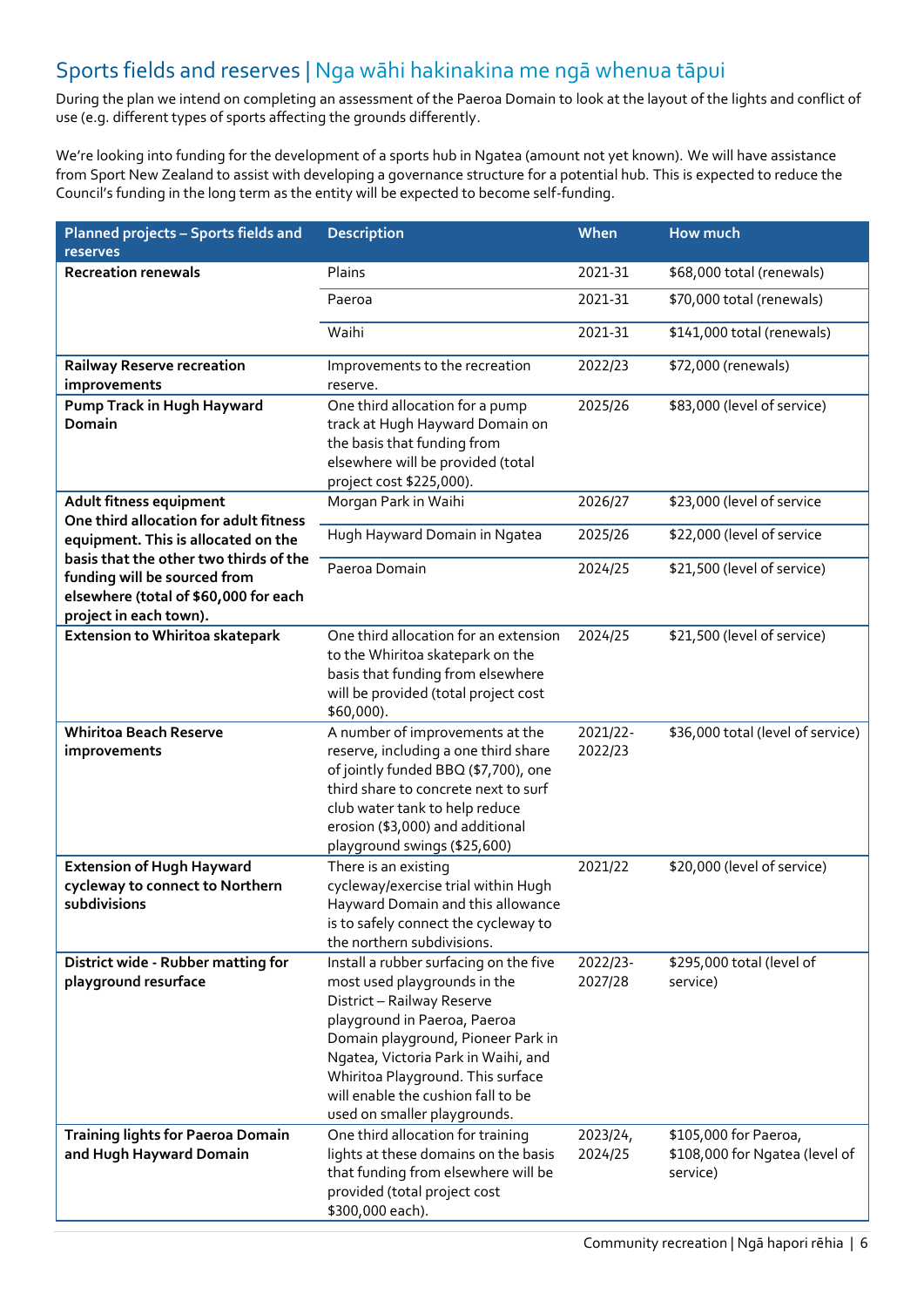| Planned projects - Sports fields and | <b>Description</b>                                                                                                                                                                           | When                | How much                     |
|--------------------------------------|----------------------------------------------------------------------------------------------------------------------------------------------------------------------------------------------|---------------------|------------------------------|
| reserves                             |                                                                                                                                                                                              |                     |                              |
| <b>Grandstand repainting</b>         | Paeroa Domain                                                                                                                                                                                | 2021/22,            | \$30,000 (operating)         |
|                                      |                                                                                                                                                                                              | 2028/29             |                              |
|                                      | Hugh Hayward Domain in Ngatea                                                                                                                                                                | 2021/22             | \$30,000 (operating)         |
| <b>Sports field renovations</b>      | Hugh Hayward Domain number one<br>field (Ngatea)                                                                                                                                             | 2024/25             | \$50,000 (operating)         |
|                                      | Paeroa Domain number one field                                                                                                                                                               | 2022/23             | \$60,000 (operating)         |
|                                      | Paeroa Domain number two field                                                                                                                                                               | 2021/22             | \$50,000 (operating)         |
|                                      | Centennial Park number one field<br>(Paeroa)                                                                                                                                                 | 2023/24             | \$50,000 (operating)         |
| <b>Playground replacements</b>       | Kajaua and Paeroa Domain                                                                                                                                                                     | 2022/23,            | \$8,700 (Kaiaua) and \$8,900 |
|                                      | replacement swing sets                                                                                                                                                                       | 2023/24             | (Paeroa) (renewals)          |
|                                      | Kerepehi, Turua and Victoria Park in                                                                                                                                                         | 2022/23-            | \$142,000 total (renewals)   |
|                                      | Waihi replace modular playgrounds                                                                                                                                                            | 2024/25             |                              |
|                                      | Whiritoa playground replacement of<br>pole climber                                                                                                                                           | 2023/24             | \$16,000 (renewals)          |
|                                      | Replace Pioneer Park in Ngatea<br>climbing frame                                                                                                                                             | 2025/26             | \$39,000 (renewals)          |
|                                      | Replace modular playground at<br>Edwards Reserve in Paeroa.                                                                                                                                  | 2026/27             | \$39,000 (renewals)          |
| <b>Playground carparks</b>           | Renewal of carparks at a number of<br>our playgrounds, including minor<br>reserves on the Plains and Paeroa,<br>Centennial Park in Paeroa, and<br>Morgan Park and Victoria Park in<br>Waihi. | 2021/22-<br>2022/23 | \$192,400 (renewals)         |
| <b>Planting in reserves</b>          | The installation of native trees and<br>shrubs to offset the effects of<br>climate change.                                                                                                   | 2021-31             | \$10,000 total (operating)   |
| <b>Walking trails</b>                | The installation of recreation<br>pathways to enable people to<br>recreate and enjoy their native<br>backyards.                                                                              | 2021-31             | \$50,000 total (operating)   |

#### Cycleway | Ngā ara tereina ō Hauraki

In addition to the projects shown in the table below, we will be ensuring all external funding options are pursued and utilised during this plan. We also look to establish an approach to address new fencing required along the Trail and will work with Waka Kotahi NZ Transport Agency to align to the tourism strategy.

| <b>Planned projects - Cycleways</b>            | <b>Description</b>                                                                                                                                                            | When    | How much                          |
|------------------------------------------------|-------------------------------------------------------------------------------------------------------------------------------------------------------------------------------|---------|-----------------------------------|
| Hauraki Rail Trail - Waihi Scenic<br>Extension | A proposal to extend the Hauraki<br>Rail Trail to continue into the central<br>business area of Waihi. A route<br>would need to be confirmed and<br>approved by stakeholders. | 2021/22 | \$1.47 million (level of service) |
| Hauraki Rail Trail - Resurfacing               | An allowance for the resurfacing of<br>the trail, spread over ten years.                                                                                                      | 2021-31 | \$902,000 total (renewals)        |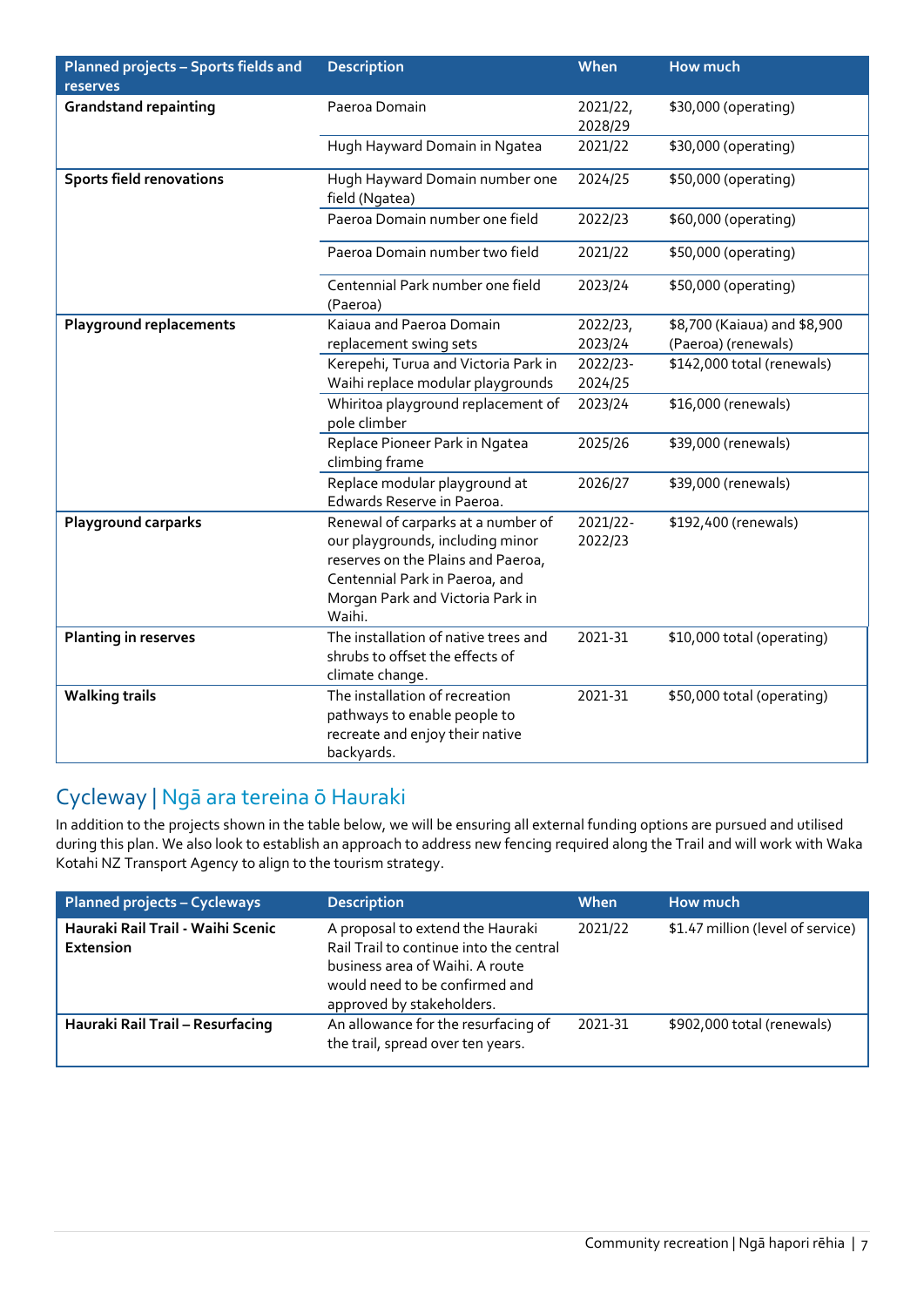## What you can expect from us | Ōu tūmanako mā mātou

We've included some measures on the following table to show you what you can expect from us and the services we provide. We'll report on our progress to meeting these annually in our Annual Report.

| How we will measure our performance                                                                                                                                                                                                         | <b>Baseline</b>                                    | <b>Targets</b>                                                                                                                                                                                                                                                                                                            |
|---------------------------------------------------------------------------------------------------------------------------------------------------------------------------------------------------------------------------------------------|----------------------------------------------------|---------------------------------------------------------------------------------------------------------------------------------------------------------------------------------------------------------------------------------------------------------------------------------------------------------------------------|
| <b>Libraries</b>                                                                                                                                                                                                                            |                                                    |                                                                                                                                                                                                                                                                                                                           |
| You can expect: modern and relevant library spaces to support community needs.                                                                                                                                                              |                                                    |                                                                                                                                                                                                                                                                                                                           |
| Percentage of library users satisfied with<br>library services, as measured by annual<br>resident satisfaction survey.                                                                                                                      | 92% of customers satisfied<br>(2019/20)            | ≥90% of customers satisfied                                                                                                                                                                                                                                                                                               |
| The number of library members is stable or<br>increasing, as measured by the Library<br>Management System.                                                                                                                                  | 19.88% of registered<br>borrowers active (2019/20) | 2021/22: ≥20% of the district population are<br>active members<br>2022/23: ≥22% of the district population are<br>active members<br>2023/24: ≥25% of the district population are<br>active members<br>2024-31: ≥35% of the district population are<br>active members                                                      |
| You can expect: opportunities to learn, meet and grow in a friendly library environment.                                                                                                                                                    |                                                    |                                                                                                                                                                                                                                                                                                                           |
| The number of Library-led community<br>based learning programmes and/or events<br>available, as measured by monthly library<br>report to Council.                                                                                           | 49 learning programmes<br>(2019/20)                | 20 sessions across the district per quarter                                                                                                                                                                                                                                                                               |
| <b>Swimming pools</b>                                                                                                                                                                                                                       |                                                    |                                                                                                                                                                                                                                                                                                                           |
| You can expect: Council operated swimming pool facilities to be safe for users and staff.                                                                                                                                                   |                                                    |                                                                                                                                                                                                                                                                                                                           |
| Daily safety and maintenance audits are<br>carried out at each Council pool during the<br>public swimming season, as measured by<br>the monthly reports prepared by the<br>Community Facilities Officer.                                    | 100% (2019/20)                                     | 100% of safety and maintenance audits<br>completed during swimming season with all<br>safety and maintenance issues addressed,<br>investigated and actioned within:<br>High risk - addressed within 24 hours<br>1.<br>Medium risk - addressed within one week<br>2.<br>3.<br>Low risk - addressed as soon as is practical |
| Percentage of pool users satisfied with the<br>operation of Council swimming pools, as<br>measured by the annual resident<br>satisfaction survey.                                                                                           | 84% (2019/20)                                      | ≥85% of customers satisfied.                                                                                                                                                                                                                                                                                              |
| Sports fields and recreation reserves                                                                                                                                                                                                       |                                                    |                                                                                                                                                                                                                                                                                                                           |
| You can expect: sports fields and recreational reserves that meet the requirements of users.                                                                                                                                                |                                                    |                                                                                                                                                                                                                                                                                                                           |
| Percentage of reserve users satisfied with<br>reserves services, as measured by the<br>resident satisfaction survey.                                                                                                                        | 88% (2019/20)                                      | ≥90% of customers satisfied.                                                                                                                                                                                                                                                                                              |
| You can expect: safe playground facilities.                                                                                                                                                                                                 |                                                    |                                                                                                                                                                                                                                                                                                                           |
| Playground facilities are regularly inspected<br>to ensure they are safe, and compliant with<br>national playground safety standards, as<br>measured by Playground audit reports<br>completed by Construction & Maintenance<br>(C&M) staff. | 92% (2019/20)                                      | 100% of playground inspections are completed<br>as per scheduled frequency and identified<br>safety issues are addressed.                                                                                                                                                                                                 |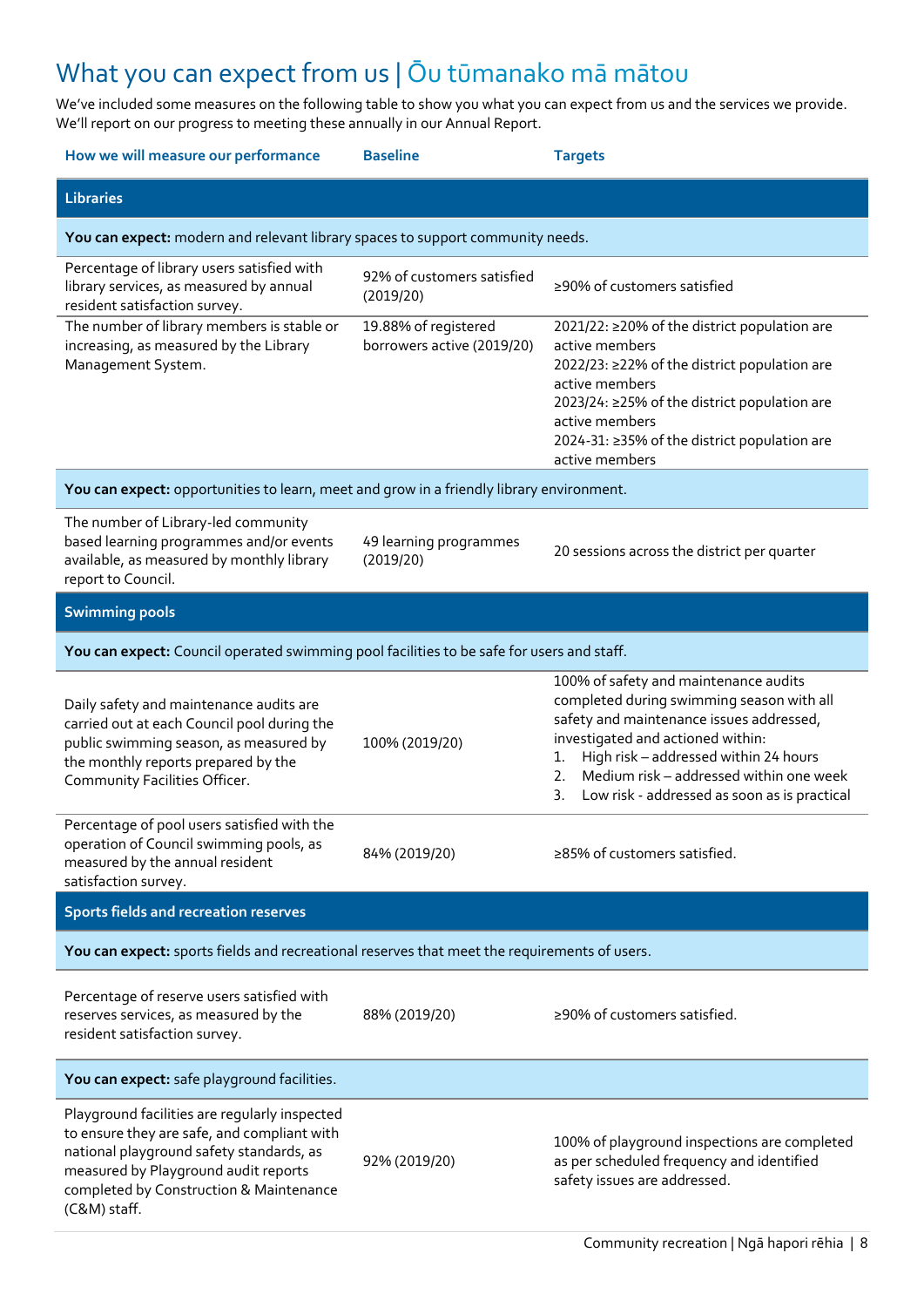## How much it costs | He aha te utu?



|                                              | 2020/21<br>Annual<br>plan | <b>Forecast</b><br>2021/22<br>\$000 | Forecast<br>2022/23<br>\$000 | Forecast<br>2023/24<br>\$000 | Forecast<br>2024/25<br>\$000 | Forecast<br>2025/26<br>\$000 | Forecast<br>2026/27<br>\$000 | Forecast<br>2027/28<br>\$000 | Forecast<br>2028/29<br>\$000 | Forecast<br>2029/30<br>\$000 | Forecast<br>2030/31<br>\$000 |
|----------------------------------------------|---------------------------|-------------------------------------|------------------------------|------------------------------|------------------------------|------------------------------|------------------------------|------------------------------|------------------------------|------------------------------|------------------------------|
| <b>EXPENDITURE</b>                           |                           |                                     |                              |                              |                              |                              |                              |                              |                              |                              |                              |
| Libraries                                    | 1,225                     | 1,280                               | 1,314                        | 1,339                        | 1,362                        | 1,389                        | 1,418                        | 1,447                        | 1,475                        | 1,510                        | 1,542                        |
| Sportsfields                                 | 654                       | 795                                 | 764                          | 779                          | 800                          | 769                          | 808                          | 835                          | 911                          | 876                          | 891                          |
| <b>Recreation Reserves</b>                   | 1,671                     | 1,750                               | 1,793                        | 1,857                        | 1,864                        | 1,942                        | 1,978                        | 2,092                        | 2,068                        | 2,178                        | 2,186                        |
| Cycleway                                     | 0                         | 671                                 | 710                          | 742                          | 752                          | 763                          | 806                          | 817                          | 830                          | 878                          | 890                          |
| <b>Events Centre</b>                         | 179                       | 180                                 | 183                          | 211                          | 208                          | 216                          | 205                          | 216                          | 209                          | 222                          | 223                          |
| <b>Swimming Pools</b>                        | 770                       | 894                                 | 791                          | 897                          | 830                          | 931                          | 870                          | 967                          | 908                          | 1,017                        | 948                          |
| Sports-Coordinator                           | 110                       | 106                                 | 108                          | 111                          | 113                          | 116                          | 119                          | 121                          | 125                          | 128                          | 131                          |
|                                              | 4,609                     | 5,676                               | 5,663                        | 5,936                        | 5,929                        | 6,126                        | 6,204                        | 6,495                        | 6,526                        | 6,809                        | 6,811                        |
| <b>REVENUE</b>                               |                           |                                     |                              |                              |                              |                              |                              |                              |                              |                              |                              |
| Fees, Charges and<br>Other Income            | 101                       | 220                                 | 213                          | 207                          | 206                          | 204                          | 200                          | 193                          | 185                          | 181                          | 178                          |
| <b>External Subsidies</b>                    | 0                         | 0                                   | 0                            | 0                            | 0                            | 0                            | 0                            | 0                            | 0                            | 0                            | $\mathbf 0$                  |
| <b>Targeted Rates</b>                        | 2,155                     | 2,253                               | 2,313                        | 2,362                        | 2,390                        | 2,515                        | 2,496                        | 2,641                        | 2,691                        | 2,793                        | 2,851                        |
| <b>General Rates</b>                         | 2,515                     | 3,189                               | 3,204                        | 3,325                        | 3,603                        | 3,809                        | 3,904                        | 4,134                        | 4,279                        | 4,469                        | 4,607                        |
|                                              | 4,771                     | 5,662                               | 5,730                        | 5,894                        | 6,199                        | 6,528                        | 6,600                        | 6,968                        | 7,155                        | 7,443                        | 7,636                        |
| <b>OPERATING</b><br><b>SURPLUS/(DEFICIT)</b> | 162                       | (14)                                | 67                           | (42)                         | 270                          | 402                          | 396                          | 473                          | 629                          | 634                          | 825                          |

#### Total projected expenditure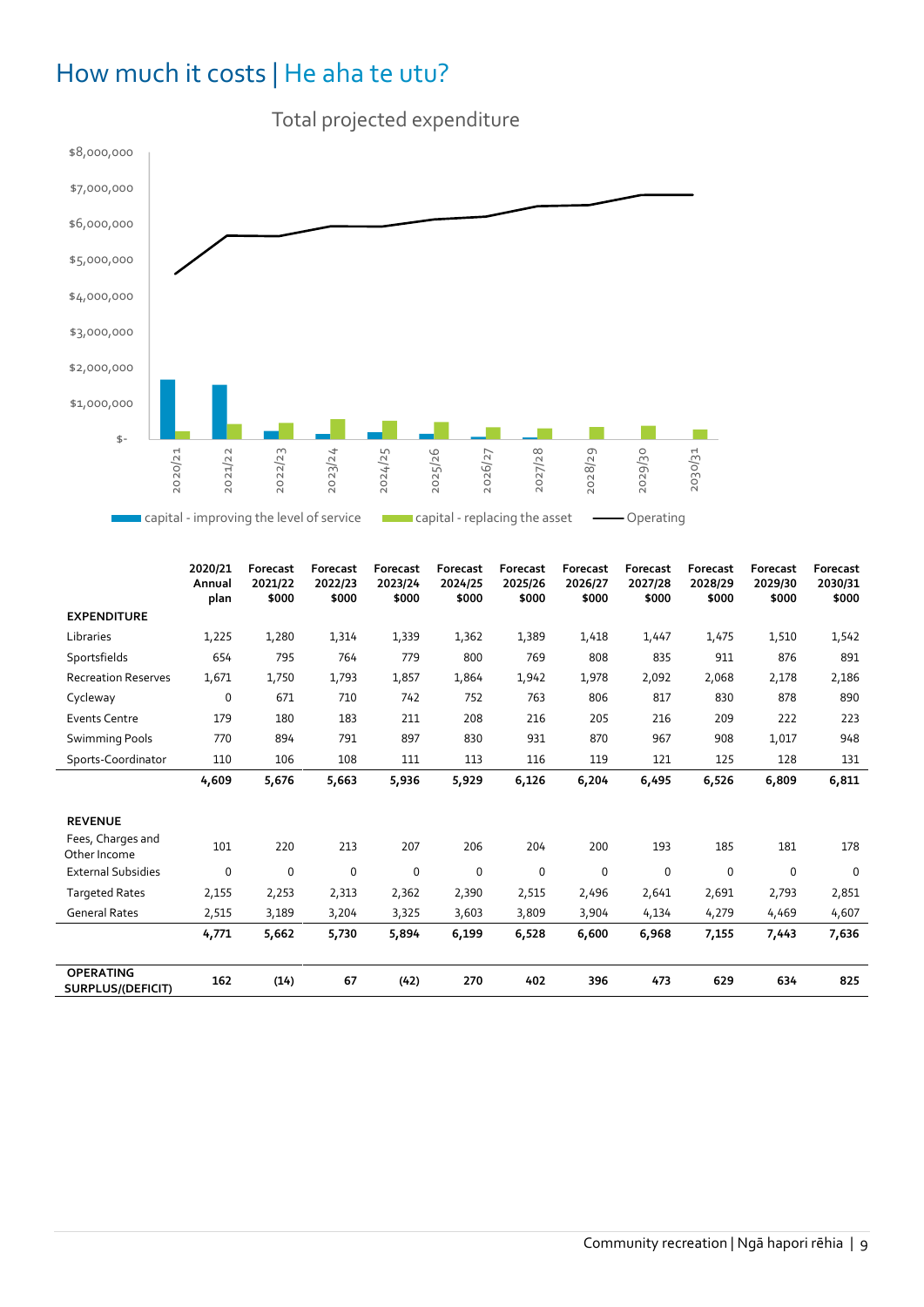## Where the (operating) money will come from | Nō hea te pūtea I ahau mai

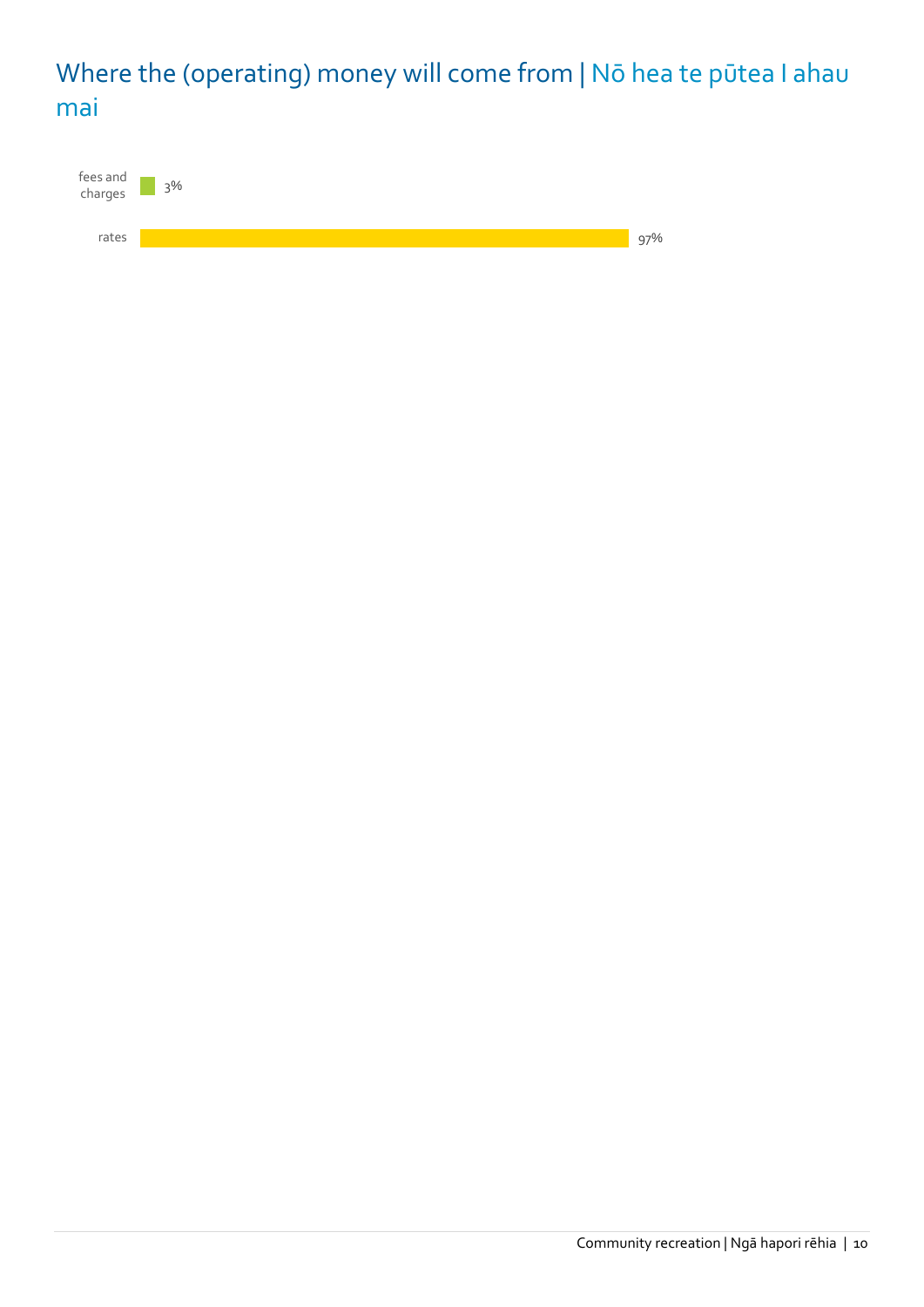

- Halls | Ngā Hōro
- Elderly persons housing | Ngā whare kaumātua
- **Public conveniences |** Ngā wāhi whakatika tinana
- Cemeteries | Ngā Urupā

## Community facilities | Ngā wharenui o te hāpori

## Overview | Tiro whānui

Our community facilities activity includes halls, elder housing, public conveniences, and cemeteries. Our halls sub-activity consists of three Council memorial halls (Paeroa, Ngatea and Waihi) which are owned and operated by the Council, and 11 community halls which are owned and managed by hall committees or incorporated societies (those being Kaihere, Kerepehi, Karangahake, Netherton, Kaiaua, Mangatangi Community Centre, Mangatarata, Kopuarahi, Patetonga, Turua, Waikino and Waitakaruru halls). We collect rates on behalf of community hall committees, except for Kopuarahi and Mangatarata, to fund their operation.

The Council owns and administers 57 elderly persons housing units within nine individual complexes. In Waihi there are 21 units, in Paeroa there are 24 units and in Ngatea there are 12 units. The units range in amenity from bedsit units to onebedroom units. Condition grading has shown that our elderly persons housing are in a well-maintained condition with a full operational maintenance and renewal programme.

The Council owns or manages 22 public conveniences.

The Council provides three cemetery sites (Waihi, Paeroa, and Miranda) and one ashes memorial wall site (Ngatea). We provide these facilities to meet public health needs (public conveniences, cemeteries) and social/cultural needs (public halls, elderly person housing).

## Our plans for community facilities | A mātau mahere mo ngā wharenui o te hāpori

We've summarised the plans for each area under the relevant heading below.

#### Changes to levels of service | Ngā Whakarerekē atu o ngā ratonga

While the level of service has not changed, we have changed the way we measure the number of justified complaints we receive from hall users. Previously we had measured the total number of complaints received per year; for 2021-31 we intend to measure the number of complaints per 100 bookings per year.

#### Halls | Ngā Hōro

The below tables provides a summary of our key renewals for this activity. Other than below, it's business as usual for our halls.

| <b>Planned projects - Halls</b>     | <b>Description</b>                                                                                              | When    | How much                  |
|-------------------------------------|-----------------------------------------------------------------------------------------------------------------|---------|---------------------------|
| <b>Resurfacing of hall floors</b>   | Paeroa War Memorial Hall                                                                                        | 2021/22 | \$20,000 (operating)      |
|                                     | Waihi Memorial Hall                                                                                             | 2021/22 | \$20,000 (operating)      |
| Renewal of the sound systems        | Sound system renewal at all three<br>memorial halls.                                                            | 2021/22 | \$6,000 each (renewals)   |
| <b>Ngatea Hall various renewals</b> | Various renewals including:<br>Replace blinds<br>Replace fridge dishwasher<br>Replace LED lights<br>Replace zip | 2022-27 | \$33,000 total (renewals) |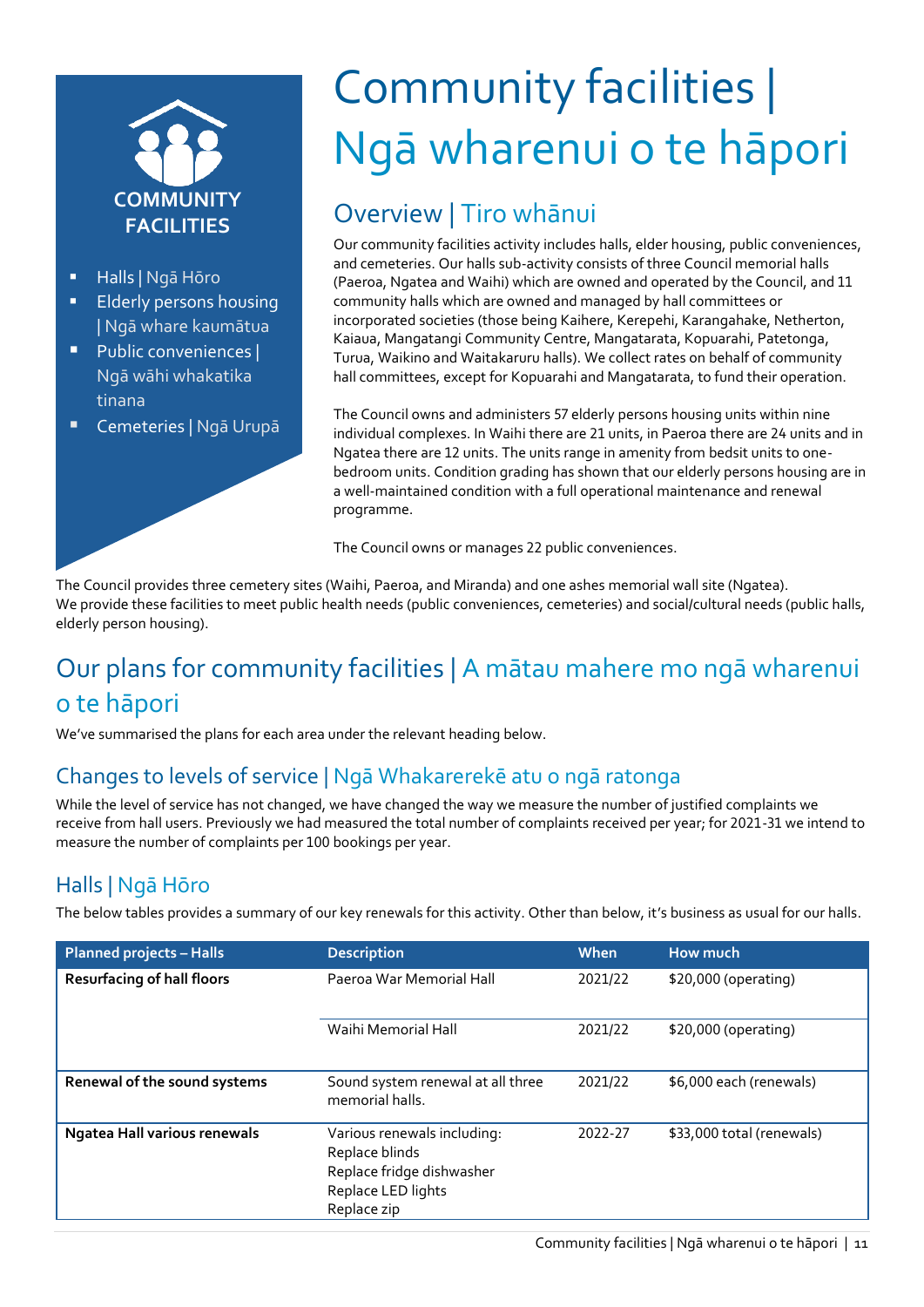| <b>Planned projects - Halls</b> | <b>Description</b>               | When     | How much                 |  |  |
|---------------------------------|----------------------------------|----------|--------------------------|--|--|
|                                 | Replace hot water units          |          |                          |  |  |
|                                 |                                  |          |                          |  |  |
| Paeroa Hall various renewals    | Various renewals including:      | 2025/26- | \$9,400 total (renewals) |  |  |
|                                 | Replace blinds                   | 2026/27  |                          |  |  |
|                                 | Replace Formica bench in toilets |          |                          |  |  |

#### Cemeteries | Ngā Urupā

During this plan we will continue to work on assessing our capacity at our cemeteries, and refining our data.

We are required, from time to time, to assess the provision of our water services, and other sanitary services, from a public health perspective. We last completed an 'assessment of water and sanitary services' in 2014. We're planning to complete our next assessment in the first three years of this plan. There are no significant variations between our 2014 assessment and our 2021-31 plans for cemeteries.

| <b>Planned projects - Cemeteries</b>           | <b>Description</b>                                                       | When    | How much                          |  |  |
|------------------------------------------------|--------------------------------------------------------------------------|---------|-----------------------------------|--|--|
| Pukerimu (Paeroa) Cemetery<br>carpark renewals | Renewal of Pukerimu carpark as well<br>as the services cemetery carpark. | 2021/22 | \$10,900 total (renewals)         |  |  |
| <b>Casket berm installations</b>               | Waihi Casket Berm - every three<br>years                                 | 2021-30 | \$33,000 total (level of service) |  |  |
|                                                | Paeroa Casket Berm – every three<br>years                                | 2021-30 | \$33,000 total (level of service) |  |  |
|                                                | Miranda Casket Berm - every four<br>years                                | 2021-26 | \$20,000 total (level of service  |  |  |
| Ashes gardens                                  | Waihi Ashes Garden - every three<br>years                                | 2022-29 | \$50,000 total (level of service  |  |  |
|                                                | Paeroa Ashes Garden – every three<br>years                               | 2022-29 | \$50,000 total (level of service  |  |  |
|                                                | Miranda Ashes Garden - every four<br>years                               | 2023-28 | \$33,000 total (level of service) |  |  |

#### Public conveniences | Ngā wāhi whakatika tinana

We're undertaking an assessment of the location and service delivery of current and future public toilets within the Paeroa Ward, and when we have the results of this assessment we'll consider options for the future. There is potential in the future for Paeroa to move towards a sports hub arrangement (as is being looked at for Ngatea Domain during this plan), which would affect toilet location.

We are required, from time to time, to assess the provision of our water services, and other sanitary services, from a public health perspective. We last completed an 'assessment of water and sanitary services' in 2014. We're planning to complete our next assessment in the first three years of this plan. There are no significant variations between our 2014 assessment and our 2021-31 plans for public conveniences.

| <b>Planned projects - Public</b><br>conveniences | <b>Description</b>                                                                                     | When    | How much                     |
|--------------------------------------------------|--------------------------------------------------------------------------------------------------------|---------|------------------------------|
| Patetonga toilet                                 | This is a new proposed toilet due to<br>the demand of passing travellers.                              | 2021/22 | \$100,000 (level of service) |
| <b>Public toilet security Gates</b>              | Installation of security gates on the<br>new Patetonga toilet to enable<br>locking if the need arises. | 2021/22 | \$28,000 (level of service)  |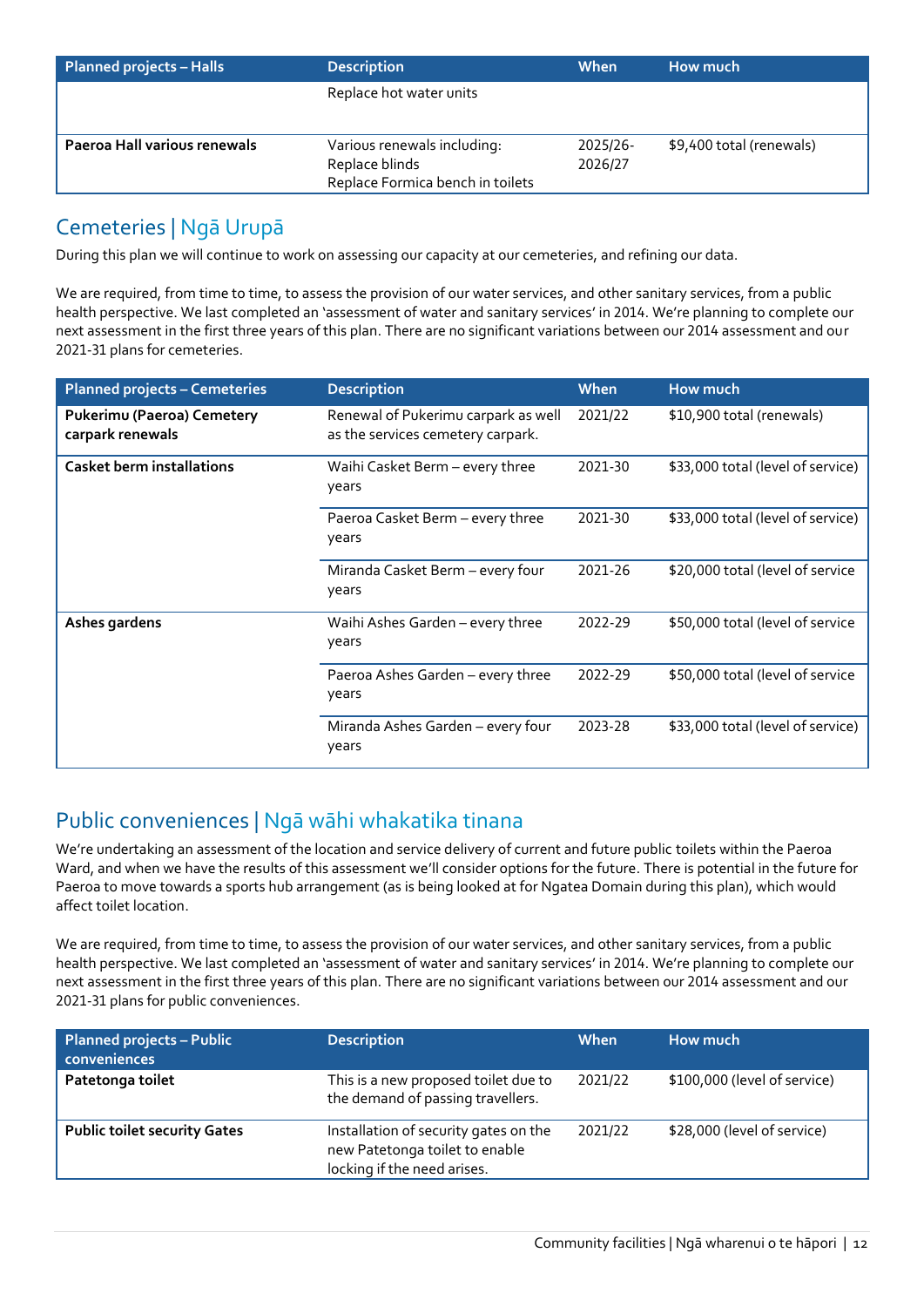**Painting our facilities** There is an allowance of \$15,000 every two years from 2022/23 to paint the toilets in line with our renewal programme.

2022/23- 2030/31

#### Elderly persons housing | Ngā whare kaumātua

During this plan we will be looking at building more housing units in Waihi on land we have already set aside for future growth of this activity. This aligns with our direction for safe and healthy housing, and would reduce our waiting lists. We will ask for feedback from the community prior to progressing this project.

We may also consider other towns for developing new elderly persons housing i.e. Turua and Kerepehi. Land would need to be purchased for this.

| Planned projects - Elderly persons housing | <b>Description</b> | When    | How much                   |  |  |
|--------------------------------------------|--------------------|---------|----------------------------|--|--|
| Elderly person housing renewals            | Paeroa             | 2021-31 | \$310,000 total (renewals) |  |  |
|                                            | <b>Plains</b>      | 2021-31 | \$244,000 total (renewals) |  |  |
|                                            | Waihi              | 2021-31 | \$227,000 total (renewals) |  |  |

## What you can expect from us | Ōu tūmanako mā mātou

We've included some measures on the following table to show you what you can expect from us and the services we provide. We'll report on our progress to meeting these annually in our Annual Reports.

| How we will measure our performance                                                                                                                                                | <b>Baseline</b>                                | <b>Targets</b>                                                         |  |  |  |  |  |  |
|------------------------------------------------------------------------------------------------------------------------------------------------------------------------------------|------------------------------------------------|------------------------------------------------------------------------|--|--|--|--|--|--|
| <b>Halls</b>                                                                                                                                                                       |                                                |                                                                        |  |  |  |  |  |  |
| You can expect: Council-managed halls to be clean and well maintained to meet the needs of the community.                                                                          |                                                |                                                                        |  |  |  |  |  |  |
| Number of justified complaints from hall<br>users regarding the cleanliness and<br>maintenance standard of the halls, as<br>measured by the service request database.              | 2019/20: 4.1<br>complaints per<br>100 bookings | ≤3 complaints per 100 bookings per year                                |  |  |  |  |  |  |
| <b>Elderly persons housing</b>                                                                                                                                                     |                                                |                                                                        |  |  |  |  |  |  |
| You can expect: pensioner units to be maintained to a comfortable and safe standard.                                                                                               |                                                |                                                                        |  |  |  |  |  |  |
| Percentage of tenants satisfied with the<br>comfort and safety of the unit, as measured<br>by the annual tenant satisfaction survey.                                               | 91% satisfied<br>(2019/20)                     | ≥85% of tenants satisfied with the comfort and safety<br>of the units. |  |  |  |  |  |  |
| <b>Public conveniences</b>                                                                                                                                                         |                                                |                                                                        |  |  |  |  |  |  |
| You can expect: clean and maintained public toilets which meet the needs of the public.                                                                                            |                                                |                                                                        |  |  |  |  |  |  |
| Number of justified complaints regarding<br>whether public toilets are clean, maintained<br>and sufficiently stocked with consumables, as<br>measured by service request database. | 2019/20: 55                                    | ≤50 complaints per year.                                               |  |  |  |  |  |  |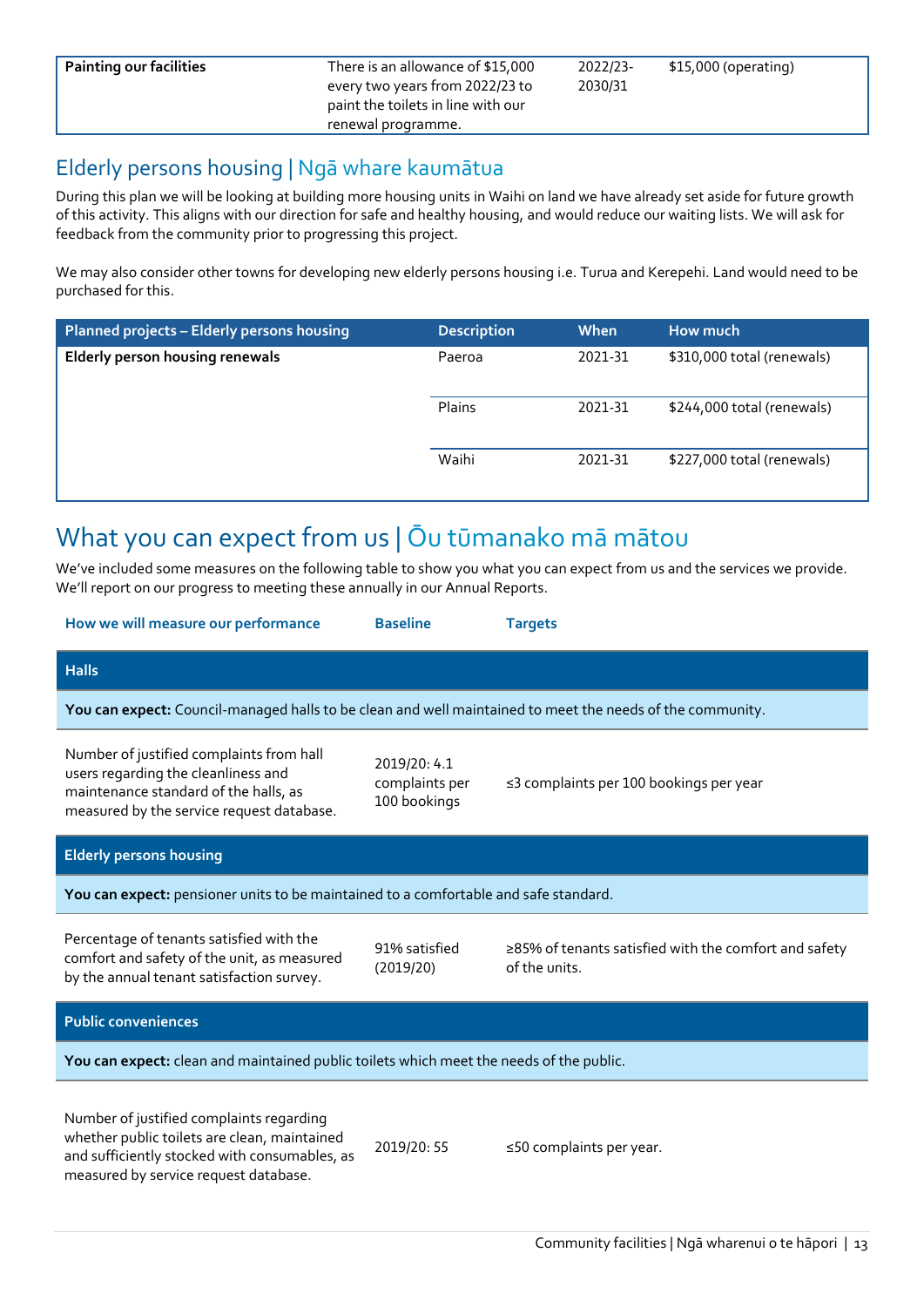#### **Cemeteries**

**You can expect:** efficiently serviced and well maintained cemeteries.

Number of justified complaints regarding grounds maintenance at all Council cemeteries, as measured by the service request database.

2019/20: 1.

A total of ≤10 complaints regarding grounds maintenance across all Council cemeteries per year.

#### How much it costs | He aha te utu?



|                                       | 2020/21<br>Annual<br>plan | Forecast<br>2021/22<br>\$000 | Forecast<br>2022/23<br>\$000 | Forecast<br>2023/24<br>\$000 | Forecast<br>2024/25<br>\$000 | Forecast<br>2025/26<br>\$000 | Forecast<br>2026/27<br>\$000 | Forecast<br>2027/28<br>\$000 | Forecast<br>2028/29<br>\$000 | Forecast<br>2029/30<br>\$000 | <b>Forecast</b><br>2030/31<br>\$000 |
|---------------------------------------|---------------------------|------------------------------|------------------------------|------------------------------|------------------------------|------------------------------|------------------------------|------------------------------|------------------------------|------------------------------|-------------------------------------|
| <b>EXPENDITURE</b>                    |                           |                              |                              |                              |                              |                              |                              |                              |                              |                              |                                     |
| Cemeteries                            | 395                       | 408                          | 420                          | 433                          | 443                          | 459                          | 470                          | 484                          | 499                          | 514                          | 525                                 |
| <b>Community Halls</b>                | 285                       | 323                          | 304                          | 331                          | 340                          | 318                          | 372                          | 349                          | 336                          | 384                          | 370                                 |
| Pensioner Housing                     | 430                       | 447                          | 455                          | 502                          | 479                          | 520                          | 524                          | 519                          | 528                          | 606                          | 577                                 |
| <b>Public Conveniences</b>            | 585                       | 633                          | 650                          | 656                          | 684                          | 681                          | 725                          | 721                          | 755                          | 767                          | 800                                 |
| <b>Rural Halls</b>                    | $\Omega$                  | 37                           | 38                           | 39                           | 40                           | 41                           | 42                           | 43                           | 44                           | 45                           | 46                                  |
| Interest                              | 317                       | 272                          | 285                          | 345                          | 328                          | 304                          | 278                          | 253                          | 224                          | 197                          | 164                                 |
|                                       | 2,012                     | 2,120                        | 2,152                        | 2,306                        | 2,314                        | 2,323                        | 2,411                        | 2,369                        | 2,386                        | 2,513                        | 2,482                               |
| <b>REVENUE</b>                        |                           |                              |                              |                              |                              |                              |                              |                              |                              |                              |                                     |
| Fees, Charges and<br>Other Income     | 587                       | 707                          | 725                          | 742                          | 760                          | 778                          | 796                          | 815                          | 835                          | 856                          | 876                                 |
| <b>External Subsidies</b>             | 5                         | 5                            | 5                            | 5                            | 6                            | 6                            | 6                            | 6                            | 6                            | 6                            | $\overline{7}$                      |
| <b>Targeted Rates</b>                 | 660                       | 957                          | 1,070                        | 1,138                        | 1,162                        | 1,155                        | 1,008                        | 985                          | 1,003                        | 954                          | 966                                 |
| <b>General Rates</b>                  | 681                       | 810                          | 841                          | 865                          | 964                          | 956                          | 1,025                        | 1,013                        | 1,043                        | 1,107                        | 1,145                               |
|                                       | 1,933                     | 2,479                        | 2,641                        | 2,750                        | 2,892                        | 2,895                        | 2,835                        | 2,819                        | 2,887                        | 2,923                        | 2,994                               |
| <b>OPERATING</b><br>SURPLUS/(DEFICIT) | (79)                      | 359                          | 489                          | 444                          | 578                          | 572                          | 424                          | 450                          | 501                          | 410                          | 512                                 |